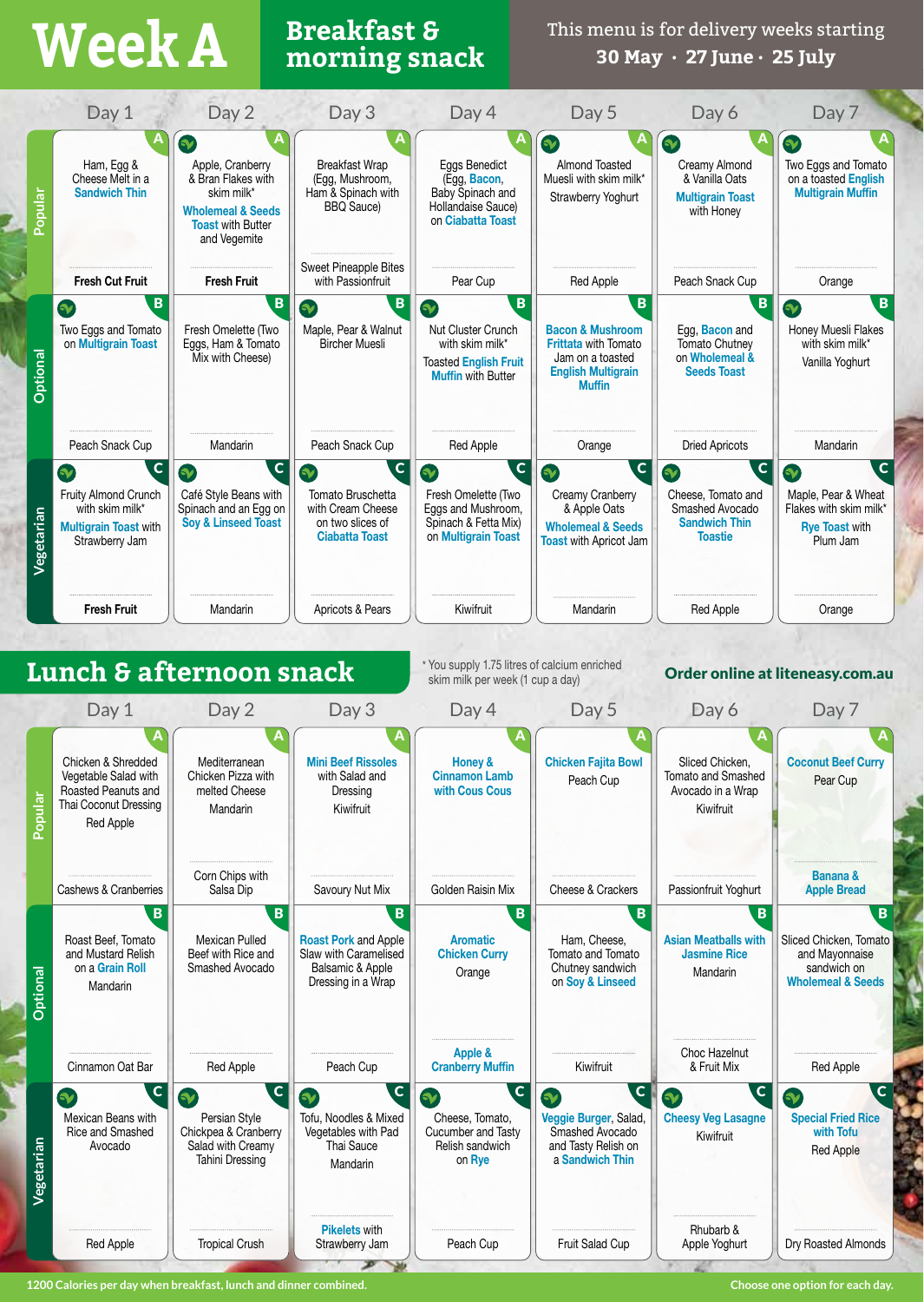## **Breakfast & Week B morning snack**

This menu is for delivery weeks starting **6 June · 4 July · 1 August**



**1200 Calories per day when breakfast, lunch and dinner combined. Choose one option for each day.**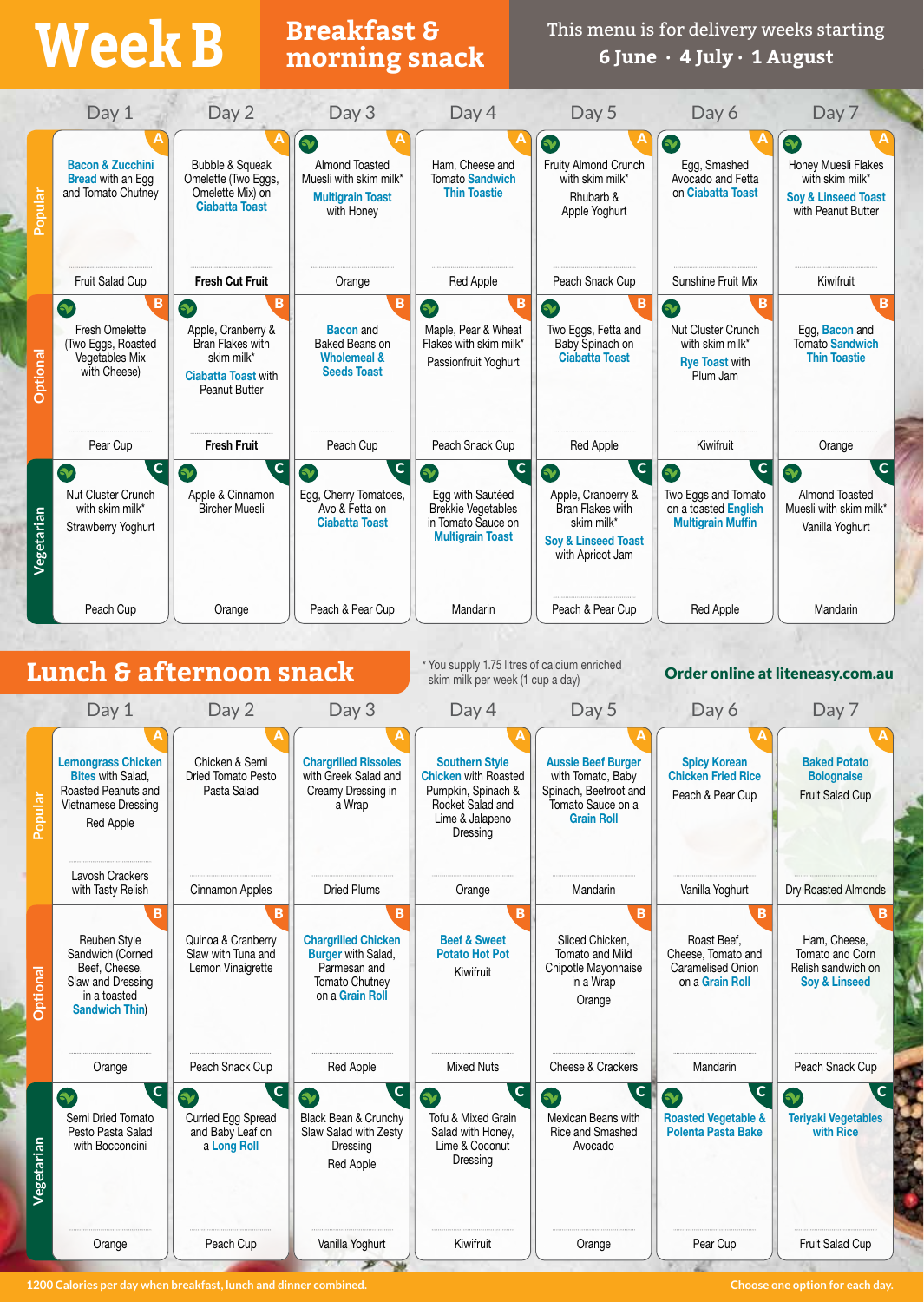### **Breakfast & Week C morning snack**

This menu is for delivery weeks starting **13 June · 11 July · 8 August**